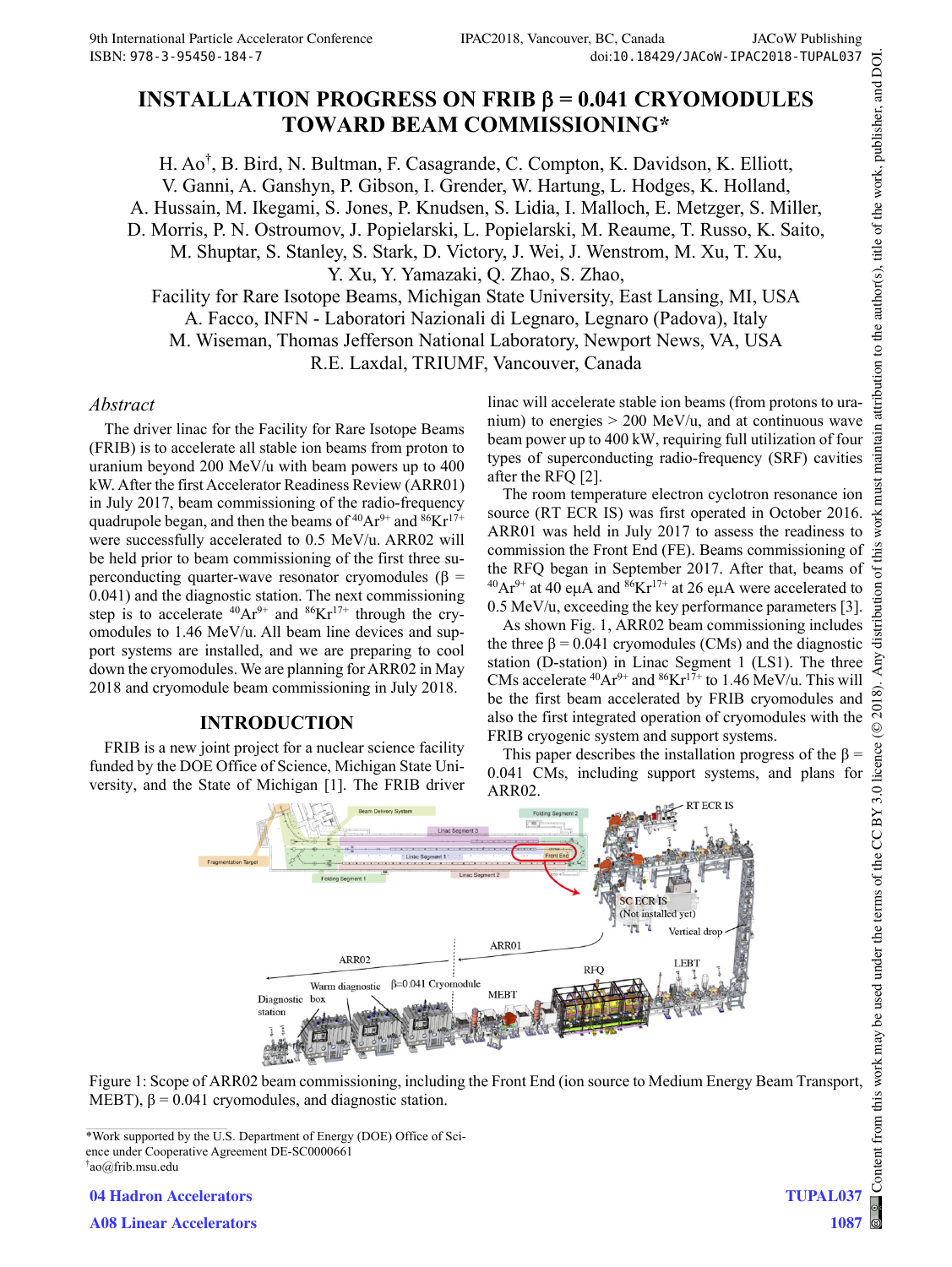## **INSTALLATION PROGRESS**

### *Cryomodules and Beam Line Devices*

Each  $\beta$  = 0.041 CM includes four quarter wave resonawork. tors (QWRs, 80.5 MHz), two superconducting solenoids (8 T, 25 cm), and two cold beam position monitors (BPMs). All of the CMs were cooled down to 2 K, and the performance of the cavities and solenoids was verified before installation. The beam commissioning is planned to be done at 4 K.

During CM assembly, we surveyed and aligned the cavities, solenoids and BPMs, using a laser tracker. We also  $\frac{3}{2}$  measured relative positions between the beam line and ex- $\beta$  ternal fiducials on the CMs. In the tunnel, CMs were aligned using the external fiducials (see Fig. 2). Maximum misalignments relative to the beam line (in mm) were *Δx* =  $\frac{1}{2}$  0.39,  $\Delta y = 0.42$ ,  $\Delta z = 0.73$  for the cavities and  $\Delta x = 0.20$ ,  $\Delta y = 0.05$ ,  $\Delta z = 0.36$  for the solenoids. These were within the requirement of  $\pm \sigma = 0.5$ , where  $\sigma$  is the standard devia- $\frac{dy}{dt} = \frac{dy}{dt}$ <br>the r



Figure 2:  $\beta$  = 0.041 cryomodules installed on beam line.

Each warm diagnostic box includes one BPM and one halo monitor ring (HMR). The chamber and monitors were 2018). assembled and leak checked in a Class 100 clean room, and then installed into the beam line in a temporary clean room ©(see Fig. 3). The pressures in all three warm boxes met the licence requirement (< 5E-9 Torr); the D-station pressure is in the mid E-8 Torr and is gradually decreasing. under the terms of the CC BY 3.0



Figure 3: Left: Installation of a warm diagnostic box between cryomodules. Right: D-station.

Content from this work may be used under the terms of the CC BY 3.0 licence ( $\epsilon$ As shown in Fig. 4 and described in Table 1, the D-station includes two BPMs, two beam current monitors (BCMs), a profile monitor (PM), a halo monitor ring  $\sum_{i=1}^{\infty}$  (BCINS), a prome moment (1.0,  $\frac{1}{2}$  and a Faraday cup (FC).  $\frac{1}{6}$  D-station will be used for ARR02 commissioning only and ¥ will then be replaced with a  $β = 0.085$  CM prior to com- $\ddot{\ddot{\mathbf{\Xi}}}$  missioning of the downstream portion of LS1.

All beam-line-vacuum devices were cleaned, assembled and installed with the same clean-room procedures as the warm diagnostic boxes between the CMs.

from tem

The PMs were originally designed for warm sections and hence are not fully compatible with the particulate cleanliness requirements of the SRF linac. Since excessive particle counts were still found after several mitigation efforts, we did particle transport tests to evaluate the risk to the CMs. We decided to install the PMs with stringent pumping and venting procedures to minimize particle migration.



Figure 4: Layout of the D-station.

Table 1: Beam Measurement Plan and Diagnostics (RMS  $\varepsilon$  = Root-Mean-Squared Beam Emittance)

| <b>Measurement</b>                  | <b>Required diagnostics</b>                |
|-------------------------------------|--------------------------------------------|
| Phase scan of 3rd CM<br><b>OWRs</b> | Two aligned and timing-<br>calibrated BPMs |
| Transverse RMS $\varepsilon$        | Profile monitor (PM)                       |
| Longitudinal RMS $\varepsilon$      | Silicon detector (SiD)                     |
| Transverse beam halo                | Halo monitor ring (HMR)                    |
| Differential beam current           | BCM1 and BCM2                              |
| Contaminant fraction                | Silicon detector (SiD)                     |

We used a SiD for energy measurements in ReA3 [4]. The SiD includes a <sup>228</sup>Th alpha source for energy calibration and provides an energy resolution of approximately 20 keV (FWHM) and a time resolution of approximately 200 ps (FWHM, at vendor).

## *Cryogenics*

The cryogenic plant made its first liquid helium at 4.5 K in November 2017 and 4.5 K refrigerator commissioning was completed in December 2017 [5]. The three cryogenic transfer lines (TL) for LS1, 2, and 3 are independent of one another. The TL for LS1, shown in Fig. 5, feeds the  $\beta$  = 0.041 CMs and downstream CMs. It was installed and successfully pressure-tested. The first cool-down with cold nitrogen was completed; we are preparing for the cool-down with cold helium.



Figure 5: LS1 cryogenic transfer line (viewing the cryomodules from the side opposite that of Fig. 2).

## *Support Systems*

Support systems, including DC power supplies, RF, vacuum, controls, and diagnostics, were installed at the ground

> **04 Hadron Accelerators A08 Linear Accelerators**